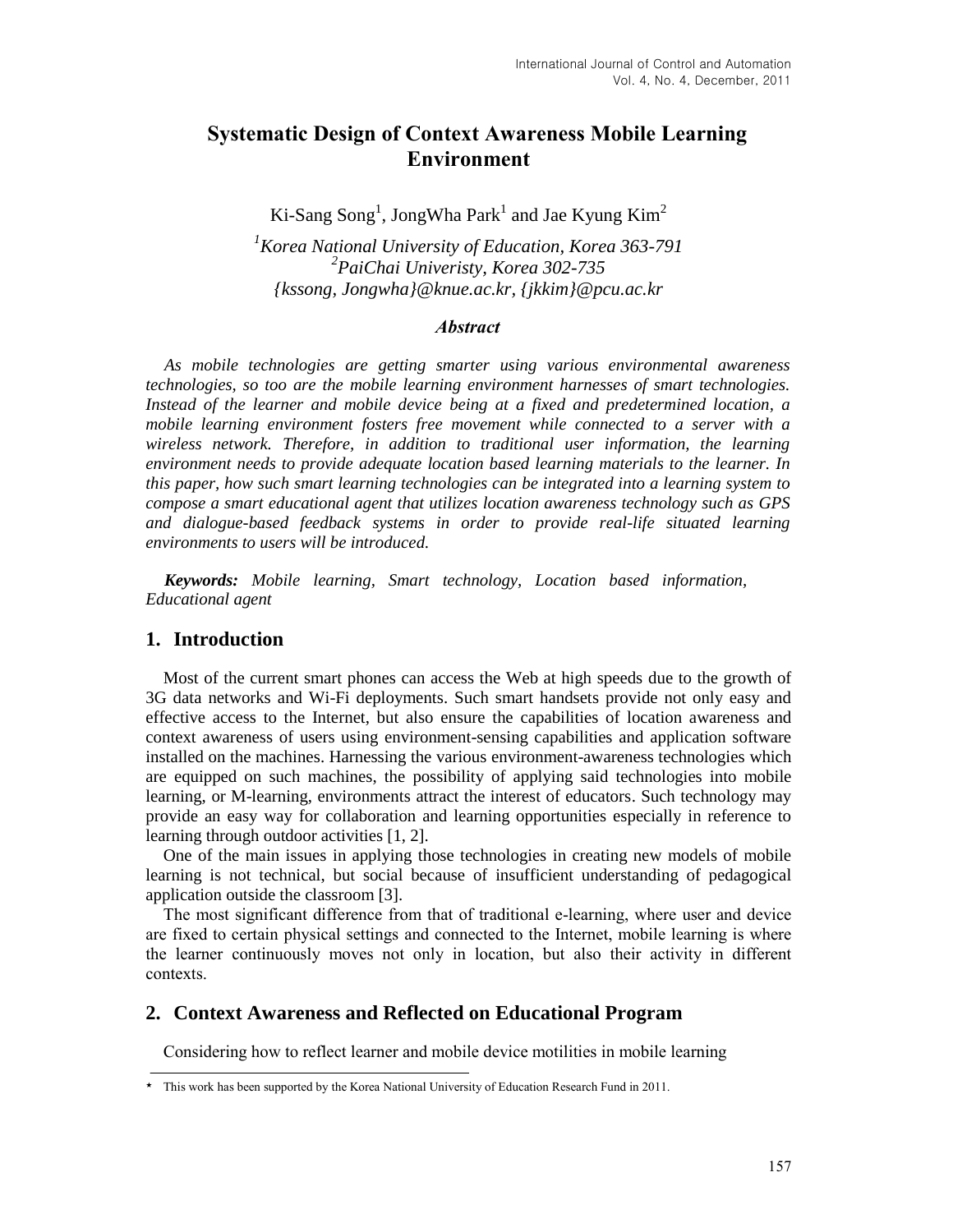environments, instead of being at fixed and predetermined locations of traditional e-learning situations, the mobile learning environment needs to provide learning materials to learners which adapt to location changes. Compared to traditional e-learning environments where learners usually receive learning materials that do not adapt to the learners" current environment, new mobile learning environments require effective integration of context – physical and learner"s continuous changing cognitive interests.

## **2.1 Context Awareness in Mobile Learning Environments**

Brown, et al. defined the context as "the formal or informal setting in which a situation occurs; it can include many aspects or dimensions, such as environment, social activity, goals or tasks of groups and individuals; time (year/month/day) [4]. The diversity of context meaning can be summarized as in Table 1.

| Situation   | Detailed classification of situations             |  |  |  |
|-------------|---------------------------------------------------|--|--|--|
| Learner     | Personal (Identification, Name)                   |  |  |  |
|             | Bodily (Pulse rate, Blood pressure, Temperature,  |  |  |  |
|             | Voice)                                            |  |  |  |
| Physical    | Spatial (Position, Orientation, Velocity)         |  |  |  |
|             | Temporal (Date, Time, Season)                     |  |  |  |
|             | Humidity,<br>Environment<br>(Temperature,         |  |  |  |
|             | Brightness, Noises)                               |  |  |  |
|             | Activities (Neighboring people, Action, Schedule) |  |  |  |
| Computing   | Available resources (Battery, Display, Internet,  |  |  |  |
| system in   | System)                                           |  |  |  |
| learning    | Available<br>situation<br>(Resources, Facilities, |  |  |  |
| environment | Equipment)                                        |  |  |  |
|             | Access situation (User, Permission information,   |  |  |  |
|             | Proximity)                                        |  |  |  |

| Table 1. Various Meanings of Context According to Situation. |  |  |
|--------------------------------------------------------------|--|--|
|                                                              |  |  |

Among the many situations of "context," it is necessary to ascertain what the essential situations are that learners may be situated in, in regards to their learning environment stage. Furthermore, not only the technical limitations, but also not all of the situations need to be considered in the learning process.

#### **2.2 Dialogue Feedback for Question and Answering from Location as Context**

One of the most requested functions in environmental and location based systems is the ability to answer questions from learners. As the context in a learning process is a kind of dynamic process with historical dependencies [5] according to locations, learners who are outside of the classroom may ask questions frequently either to the teacher or systems. Therefore, it is inevitable that a mandate to provide Q&A functions for effective teachinglearning process will come to fruition. Handling many learners at the same time is not possible and mobile learning environment systems need to equip such functions.

From these requirements the mobile learning content for a biology class has been designed using case diagram in the [Unified Modeling Language](http://en.wikipedia.org/wiki/Unified_Modeling_Language) (UML). The use case diagram is a behavioral diagram defined by and created from a [Use-case analysis.](http://en.wikipedia.org/wiki/Use-case_analysis) Its purpose is to present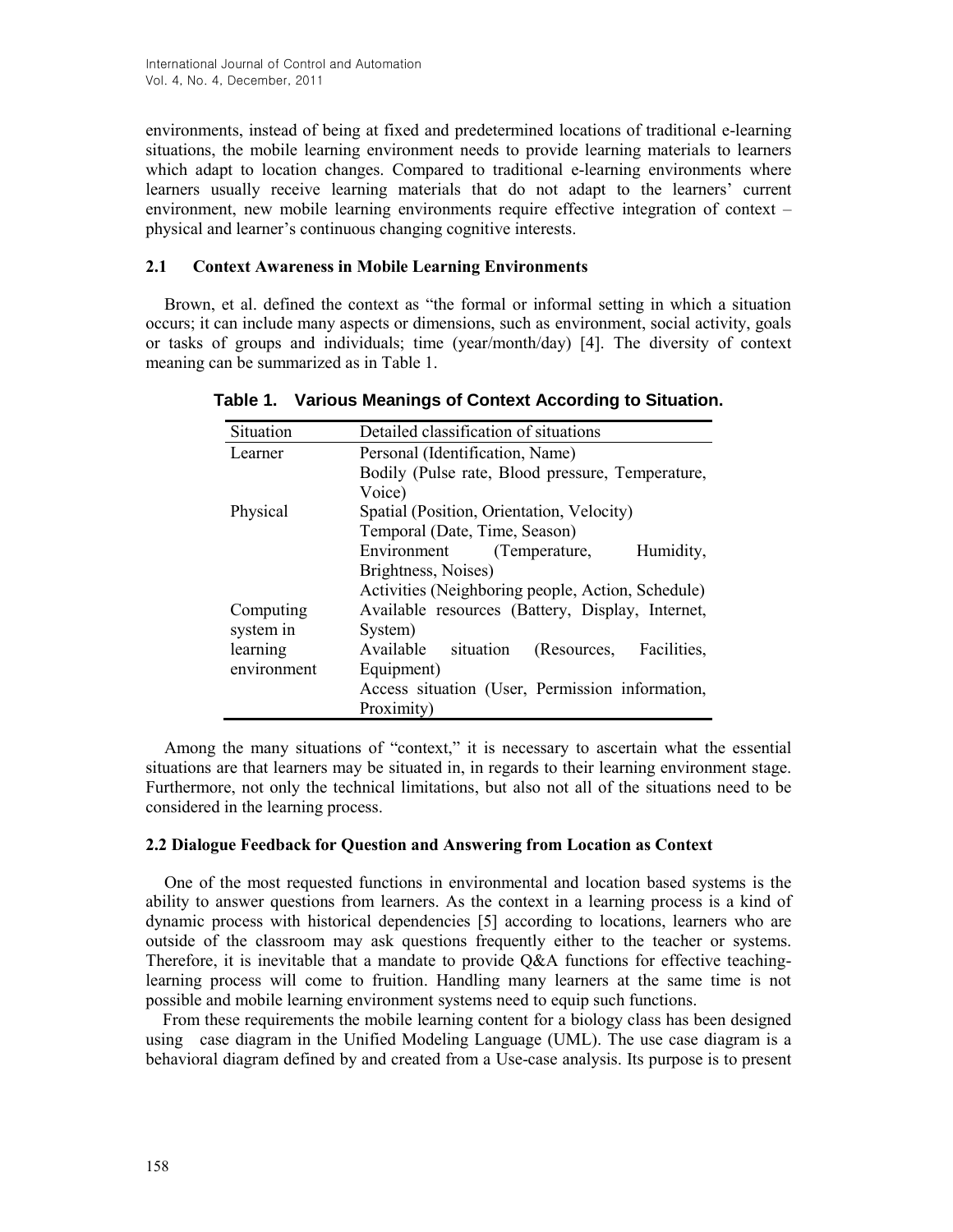a graphical overview of the functionality provided by a system in terms of [actors,](http://en.wikipedia.org/wiki/Actor_(UML)) their goals (represented as [use cases\)](http://en.wikipedia.org/wiki/Use_case), and any dependencies between those use cases.



**Figure 1. Use Case Diagram of Designed Mobile Learning Content**

Since there exists highly dynamic environmental aspects and context-awareness characteristics of Smartphone-based mobile learning, it is necessary to define the dynamic interactions between user and contents. The interactions between learner and content in traditional e-learning do not consider the environmental aspects. However, utilizing the Usecase analysis, it is possible to clearly identify interactions which happen in the outside classroom.

The designed system has 7 use cases as found in Figure 1. Each use case can be explained using detailed actions performed by user, system components, or contents as shown in Figure 2.



**Figure 2. The UML Diagram of Location Information Menu.**

The use case of the Question and Answer function is shown in Figure 3. As previously stated, questions stemming from the field participants are directly sent to the server of the dialogue feedback system, and answers are subsequently delivered to learners.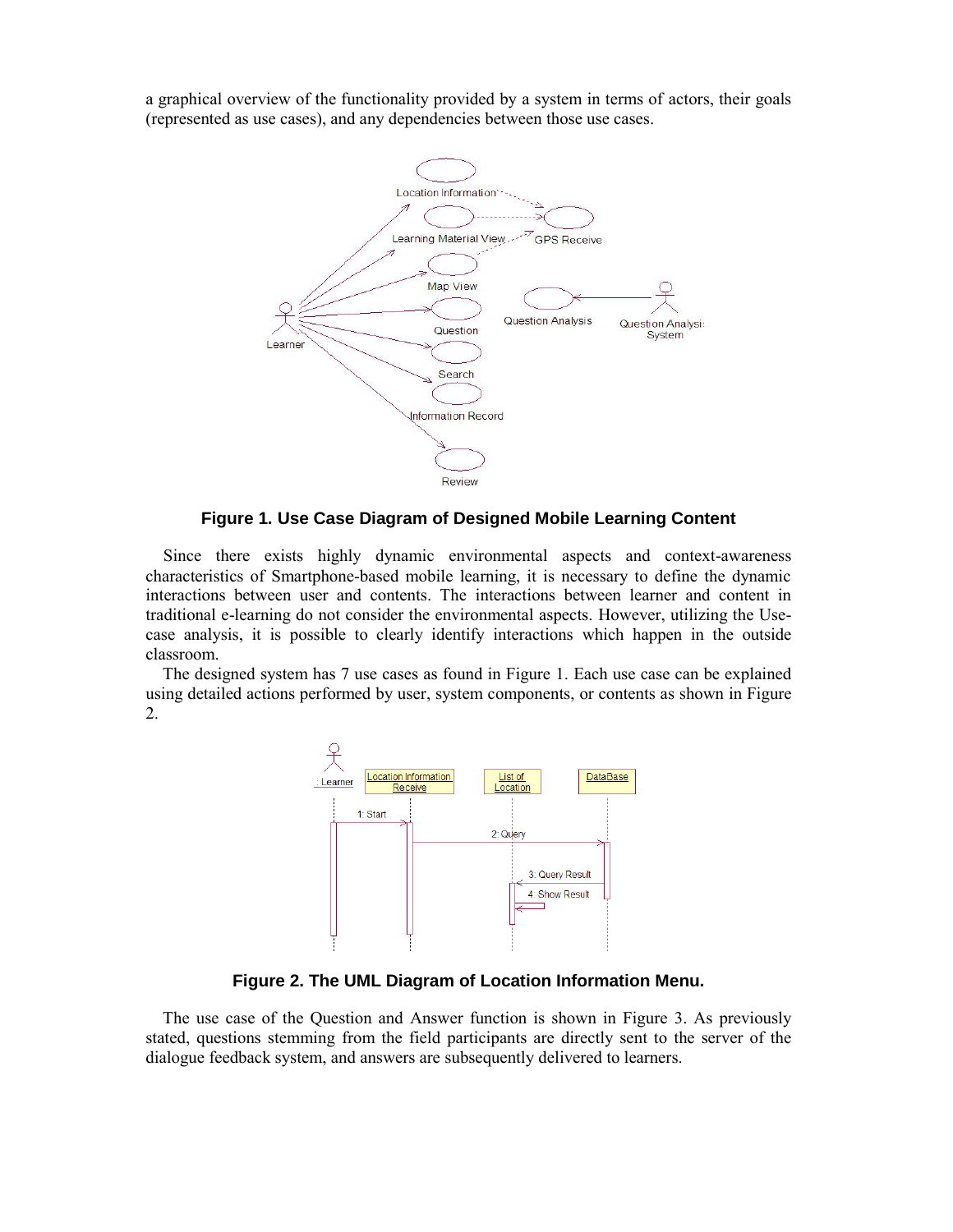

**Figure 3. The Use Case of the Question and Answer Function.**

The Question and Answer function needs to be sensitive to a learner"s learning context, including location, study subjects, and activities. Since the developed system targets a biology classroom of  $5<sup>th</sup>$  graders, the Question and Answer module needs to have the domain knowledge present.

To foster a successful test of the pilot system, the contents related to the environment were first developed. Next, the collection of the domain information into the Question and Answer module which would analyze the potential questions from the learners, and prepare the answers was created. It is inevitable to limit the possible questions generated by learners at a particular developed stage, but the system may be augmented with additional questions and possible answers gradually.

The system has Review and Quiz functions to encompass the classroom activities that may happen in indoor classrooms. Even though, the outside classroom may provide a more explorative learning environment, the mobile learning environment also secures the target learning objectives, and one of the checking methods to meet the goal is to give Quiz and Review functions for remedial corrections.

Snapshots of the developed system are given in Figure 4.



**Figure 4. Snapshots of the developed mobile learning environment (Left: Learning goal, Center: Supplementary information, Right: Question and Answer screen).**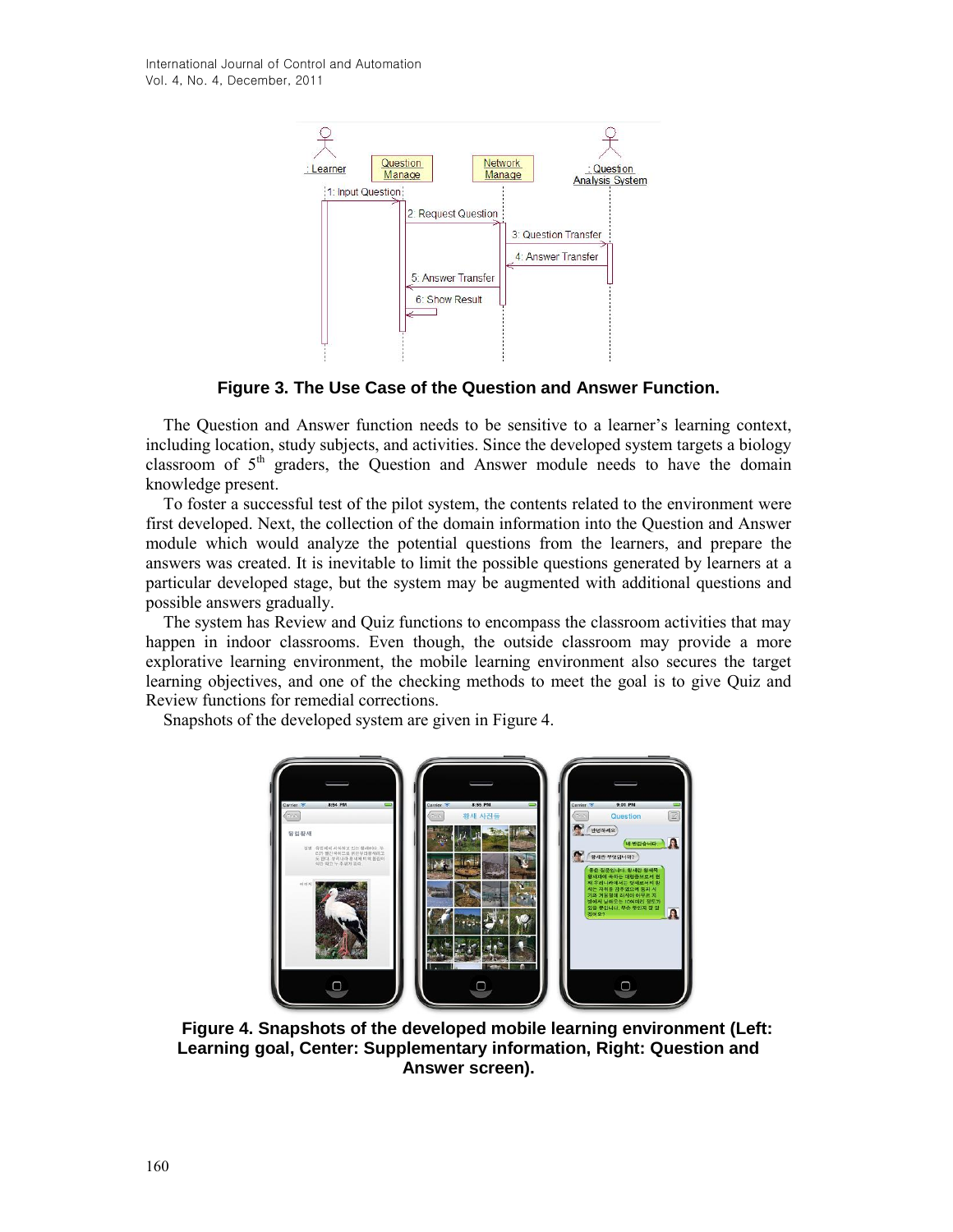# **3. Usability Test of the Developed System**

After implementing the design, the usability test has been performed by the 10 elementary school teachers with Likert scale 1-5. Test items are the appropriateness of visual information, the usefulness of trouble shooting information, the easiness of learning, and feedback of learning process. The response characteristics of the usability are summarized in the Table 2.

As it is shown in the Table 2, the users" response to the usefulness of trouble shooting information is lowest as Mean value 3.70, and Standard deviation 1.18 among tested items. The sub elements of the usefulness of trouble shooting information are "the possibility of activating menus ' and 'the usefulness of trouble shooting messages.' Especially, the response to the usefulness of trouble shooting messages was very low (Mean value 3.50), and it means that users are sensitive not only the content itself but also providing how to use systems appropriately. In mobile learning environments, most of the learning processes are initiated by the learner, and their easy use of the facilities is one of the key factors to implement mobile learning environment successfully.

| Items                                           | Mean | S.D. |
|-------------------------------------------------|------|------|
| The appropriateness<br>of visual<br>information | 4.71 | 0.47 |
| The error frequency                             | 3.70 | 1.18 |
| The easiness of<br>learning                     | 4.56 | 0.60 |
| Feedback                                        | 4.30 | 0.67 |

**Table 2. The Usability Test Results.**

# **4. Conclusions**

With the highly dynamic characteristics of outdoor activities or outside classes present, the mobile learning environment needs to answer learners" questions in a real-time basis. One of the solutions to ensure such adaptability to smart devices is via an integrating Question and Answer system to a learning system in use for mobile learning environments.

Even though the potential contexts which stem from the outdoor classroom are very complicated, the cognitive domain"s context needs to be considered first for reducing the complexity by using physical domain information first. This indicates that allowing full context awareness needs to be scaled down at least in reference to the cognitive domain in reality.

Therefore, a systematic mobile learning content development strategy considering a  $5<sup>th</sup>$ grade biology subject which will be performed via outdoor activities has been proposed. The usability tests with implemented system target to the elementary school teachers who are teaching the subject show that the trouble shooting materials also needs to be designed carefully for effective learning environment.

#### **References**

- [1] H. Uzunboylu, N. Cavus and E. Ercag, "Using mobile learning to increase environmental awareness", Computer & Education, vol. 42, **(2009)**, pp. 381- 389.
- [2] M. Ruchert, B. Klar and W. Geiger, "Comparing the effects of mobile computers and traditional approaches in environmental education", Computer & Education, vol. 54, **(2010)**, pp. 1054-1067.
- [3] E. Brown, "Education in the wild: contextual and location-based mobile learning in action", A report from the STELLAR Alpine Rendez-Vous workshop series. LSRI of the University of Nottinggham, 1-56, **(2010)**.